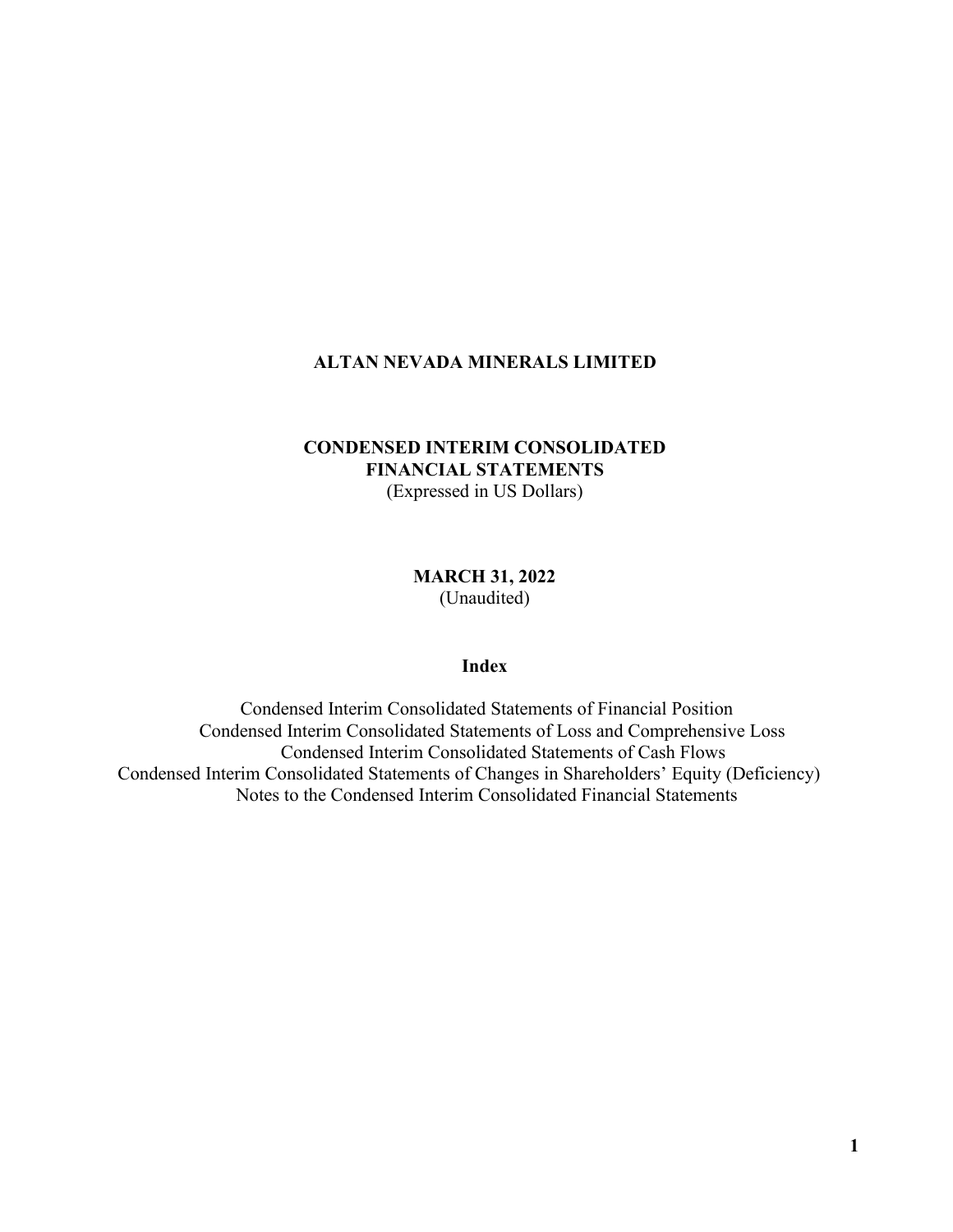CONDENSED INTERIM CONSOLIDATED STATEMENTS OF FINANCIAL POSITION AS AT (Expressed in US Dollars)

# **Notice of Non-Review of Condensed Interim Consolidated Financial Statements**

The attached condensed interim consolidated financial statements for the three-month period ended March 31, 2022 have not been reviewed by the Company's auditors.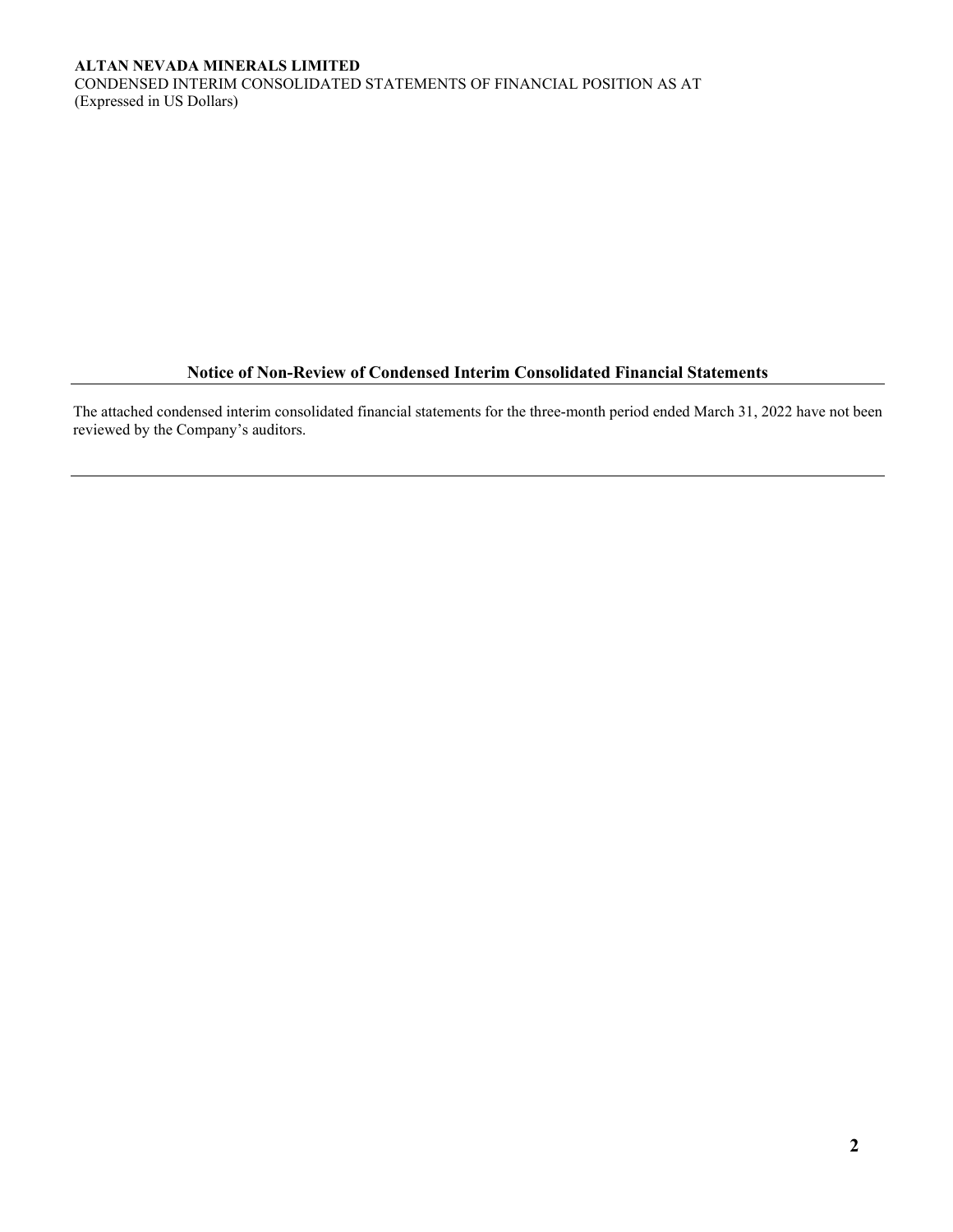## **ALTAN NEVADA MINERALS LIMITED** CONDENSED INTERIM CONSOLIDATED STATEMENTS OF FINANCIAL POSITION AS AT (Expressed in US Dollars)

|                                                                                                                                              | March 31,<br>2022<br>(Unaudited)       | December 31,<br>2021<br>(Audited)        |
|----------------------------------------------------------------------------------------------------------------------------------------------|----------------------------------------|------------------------------------------|
| <b>ASSETS</b>                                                                                                                                |                                        |                                          |
| <b>Current Assets</b><br>Cash at Bank<br>Receivables<br>Prepaid expenses and deposits                                                        | \$<br>61,983<br>26,493<br>8,626        | \$<br>74,312<br>46,756<br>7,226          |
| <b>Non-current Assets</b><br>Reclamation bonds (Note 4)<br>Exploration and evaluation assets (Note 4)                                        | 97,102<br>6,288<br>830,283             | 128,294<br>6,288<br>808,746              |
|                                                                                                                                              | \$<br>933,673                          | \$<br>943,328                            |
| <b>LIABILITIES AND SHAREHOLDERS' EQUITY</b>                                                                                                  |                                        |                                          |
| <b>Current Liabilities</b><br>Accounts payable and accrued liabilities<br>Reclamation obligation (Note 4)<br>Due to related parties (Note 6) | \$<br>364,565<br>6,288<br>89,107       | \$<br>347,262<br>6,288<br>88,947         |
|                                                                                                                                              | 459,960                                | 442,497                                  |
| <b>Shareholders' Equity</b><br>Share capital (Note 7)<br>Reserves<br>Deficit                                                                 | 6,675,263<br>5,011,495<br>(11,213,045) | 6,675,263<br>4,993,532<br>(11, 167, 964) |
|                                                                                                                                              | 473,713                                | 500,831                                  |
|                                                                                                                                              | \$<br>933,673                          | \$<br>943,328                            |

# **Nature and continuance of operations** (Note 1)

Approved and authorized by the Board June 3, 2022.

| "Brian Cole" | Jirector | "Evan Jones" | Jirector |
|--------------|----------|--------------|----------|
| Brian Cole   |          | Evan Jones   |          |

The accompanying notes are an integral part of these condensed interim consolidated financial statements.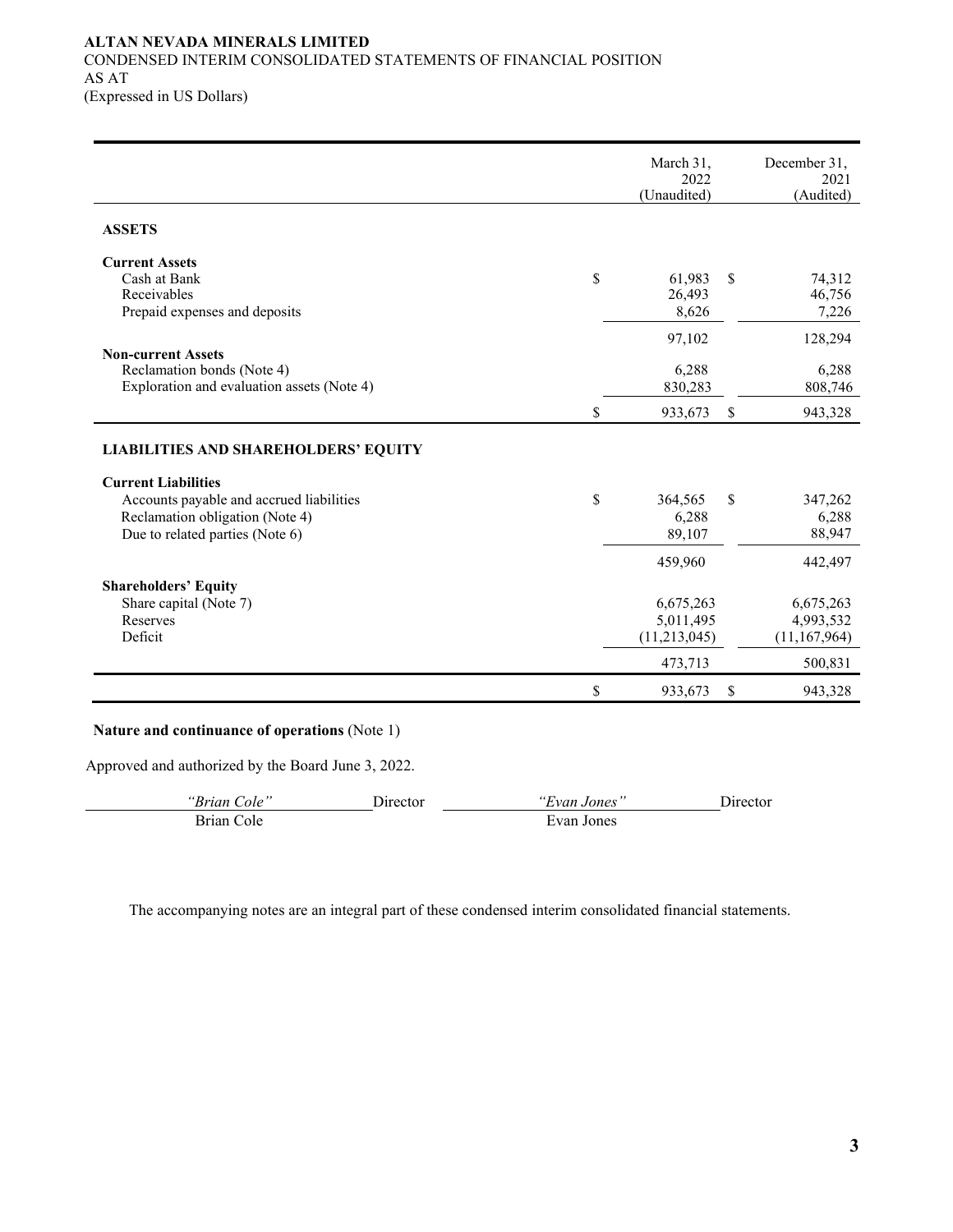CONDENSED INTERIM CONSOLIDATED STATEMENTS OF LOSS AND COMPREHENSIVE LOSS FOR THE THREE MONTHS ENDED MARCH 31, (Expressed in US Dollars) (Unaudited)

|                                                      | 2022         |               | 2021       |
|------------------------------------------------------|--------------|---------------|------------|
|                                                      |              |               |            |
| <b>EXPENSES</b>                                      |              |               |            |
| Advertising and promotion                            | \$<br>6,686  | <sup>\$</sup> |            |
| Bank Fees & Charges                                  | 187          |               |            |
| Consulting and management fees (Note 6)              | 14,386       |               | 31,138     |
| Foreign exchange loss (gain)                         | 820          |               | 12,488     |
| Interest                                             | 3,670        |               |            |
| Office expenses                                      | 1,804        |               | 1,494      |
| Rent                                                 | 11,375       |               |            |
| Transfer agent and filing fees                       | 13,396       |               | 3,078      |
|                                                      |              |               |            |
| Loss for the period                                  | (52, 325)    |               | (48, 198)  |
| <b>Translation adjustment</b>                        | 71,777       |               | (29,791)   |
| Comprehensive profit/(loss) for the period           | \$<br>19,452 | <sup>\$</sup> | (77,989)   |
|                                                      |              |               |            |
| Basic and diluted profit/(loss) per common share     | \$<br>(0.00) | - \$          | (0.00)     |
|                                                      |              |               |            |
|                                                      |              |               |            |
| Weighted average number of common shares outstanding |              |               |            |
| - basic and diluted                                  | 71,539,943   |               | 71,539,943 |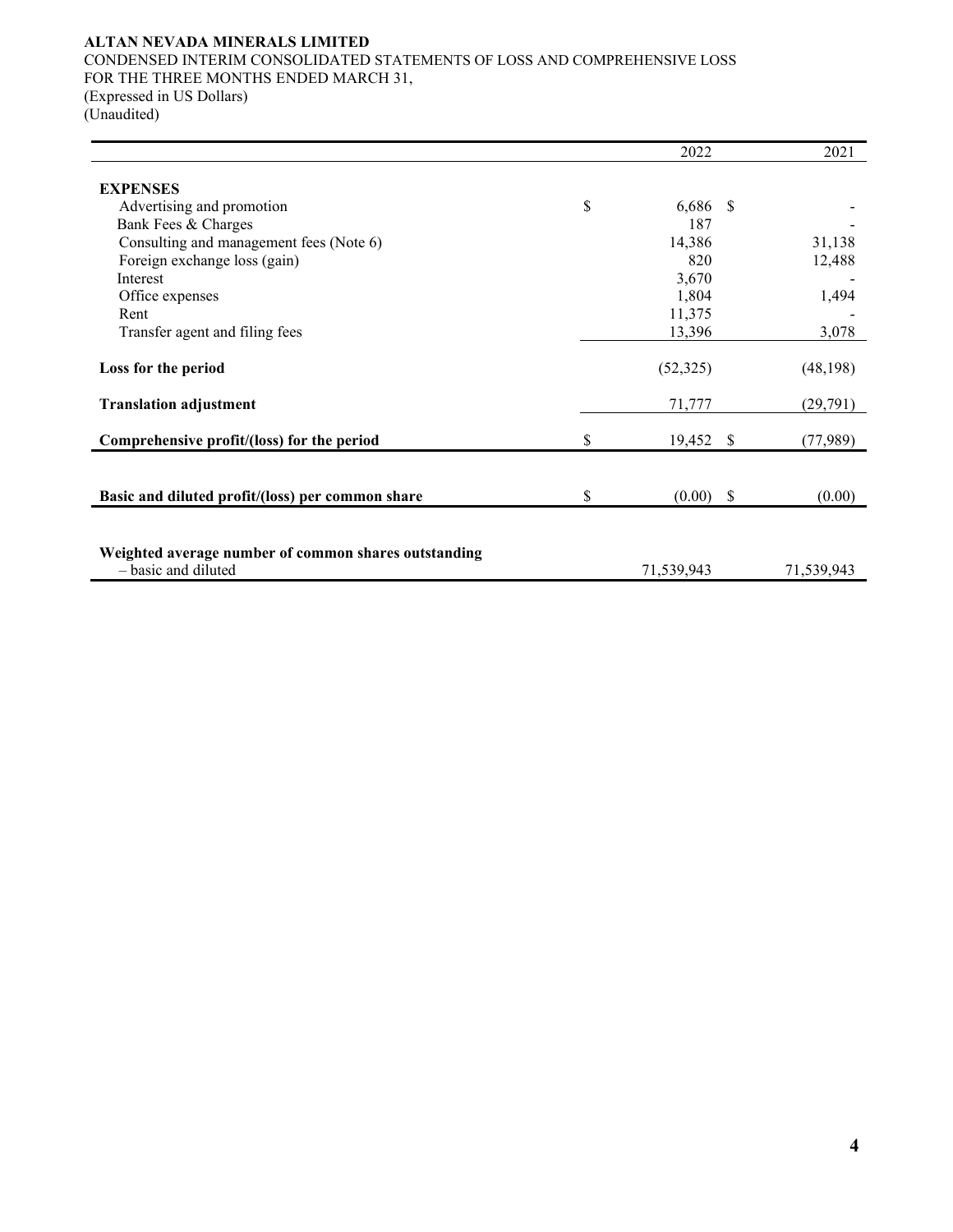## **ALTAN NEVADA MINERALS LIMITED** CONDENSED INTERIM CONSOLIDATED STATEMENTS OF CASH FLOWS FOR THE THREE MONTHS ENDED MARCH 31, (Expressed in US Dollars) (Unaudited)

| 2022            |                               | 2021      |
|-----------------|-------------------------------|-----------|
|                 |                               |           |
| \$<br>(52, 325) | \$                            | (48, 197) |
|                 |                               |           |
|                 |                               | (20, 484) |
| (1,400)         |                               |           |
| (902)           |                               | (20, 409) |
| 160             |                               | (789)     |
| (34,203)        |                               | (87, 858) |
|                 |                               |           |
|                 |                               | (20, 720) |
|                 |                               | (20, 720) |
|                 |                               |           |
|                 |                               |           |
| (3, 332)        |                               | 17,808    |
| (3, 332)        |                               | 17,808    |
|                 |                               | 51,823    |
|                 |                               |           |
| 17,963          |                               | 1,999     |
| 7,241           |                               |           |
|                 |                               | 5,609     |
| 74,312          |                               | 137,687   |
| \$              | \$                            | 93,472    |
|                 | 20,263<br>(37, 535)<br>61,983 |           |

**Supplemental disclosure of cash flow information** (Note 11)

The accompanying notes are an integral part of these condensed interim consolidated financial statements.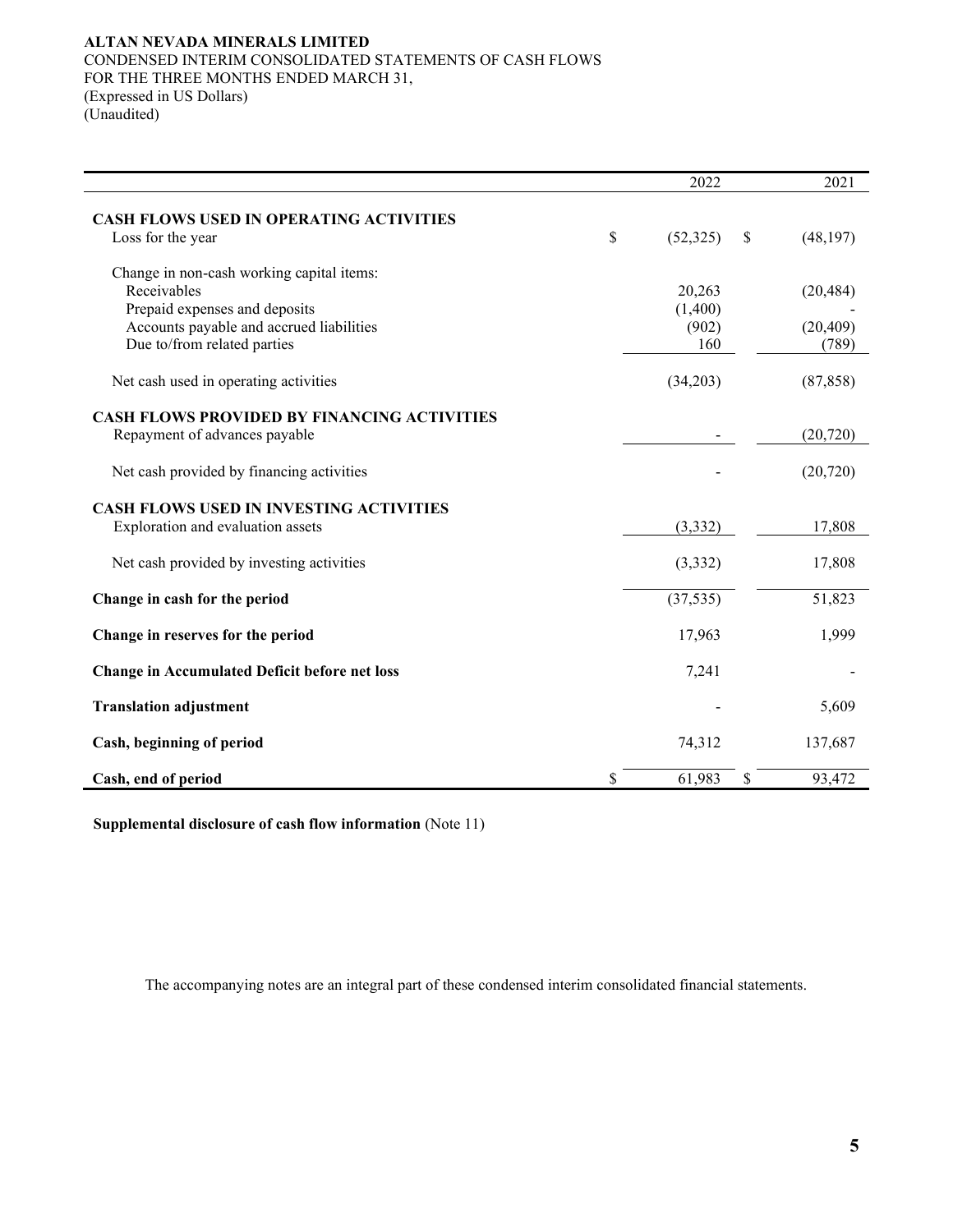CONDENSED INTERIM CONSOLIDATED STATEMENTS OF CHANGES IN SHAREHOLDERS' EQUITY (DEFICIENCY) (Expressed in US Dollars) (Unaudited)

|                                                                   | Number of<br><b>Shares</b> | Share Capital | Reserves  | Deficit        | Total<br>Shareholders'<br>Equity<br>(Deficiency) |
|-------------------------------------------------------------------|----------------------------|---------------|-----------|----------------|--------------------------------------------------|
| Balance at December 31, 2020 (Restated)                           | 92,164,943                 | 6,326,726     | 4,994,660 | (10,871,252)   | 450,134                                          |
| Loss for the year                                                 |                            |               |           | (296,712)      | (296,712)                                        |
| Other comprehensive loss                                          |                            |               | (1,128)   |                | (1,128)                                          |
| Total comprehensive income                                        |                            |               | (1,128)   | (296,712)      | (297, 840)                                       |
| Shares issued from private placement,<br>net of share issue costs | 47,125,947                 | 348,537       |           |                | 348,537                                          |
| <b>Balance at December 31, 2021</b>                               | 139,290,890                | 6,675,263     | 4,993,532 | (11, 167, 964) | 500,831                                          |
| Loss for the period                                               |                            |               |           | (45,081)       | (45,081)                                         |
| Change in reserves                                                |                            |               | 17,963    |                | 17,963                                           |
| Share consolidation (1 for 10)                                    | (125, 361, 801)            |               |           |                |                                                  |
| <b>Balance at March 31, 2022</b>                                  | 13,929,089                 | 6,675,263     | 5,011,495 | (11,213,045)   | 473,713                                          |

The accompanying notes are an integral part of these condensed interim consolidated financial statements.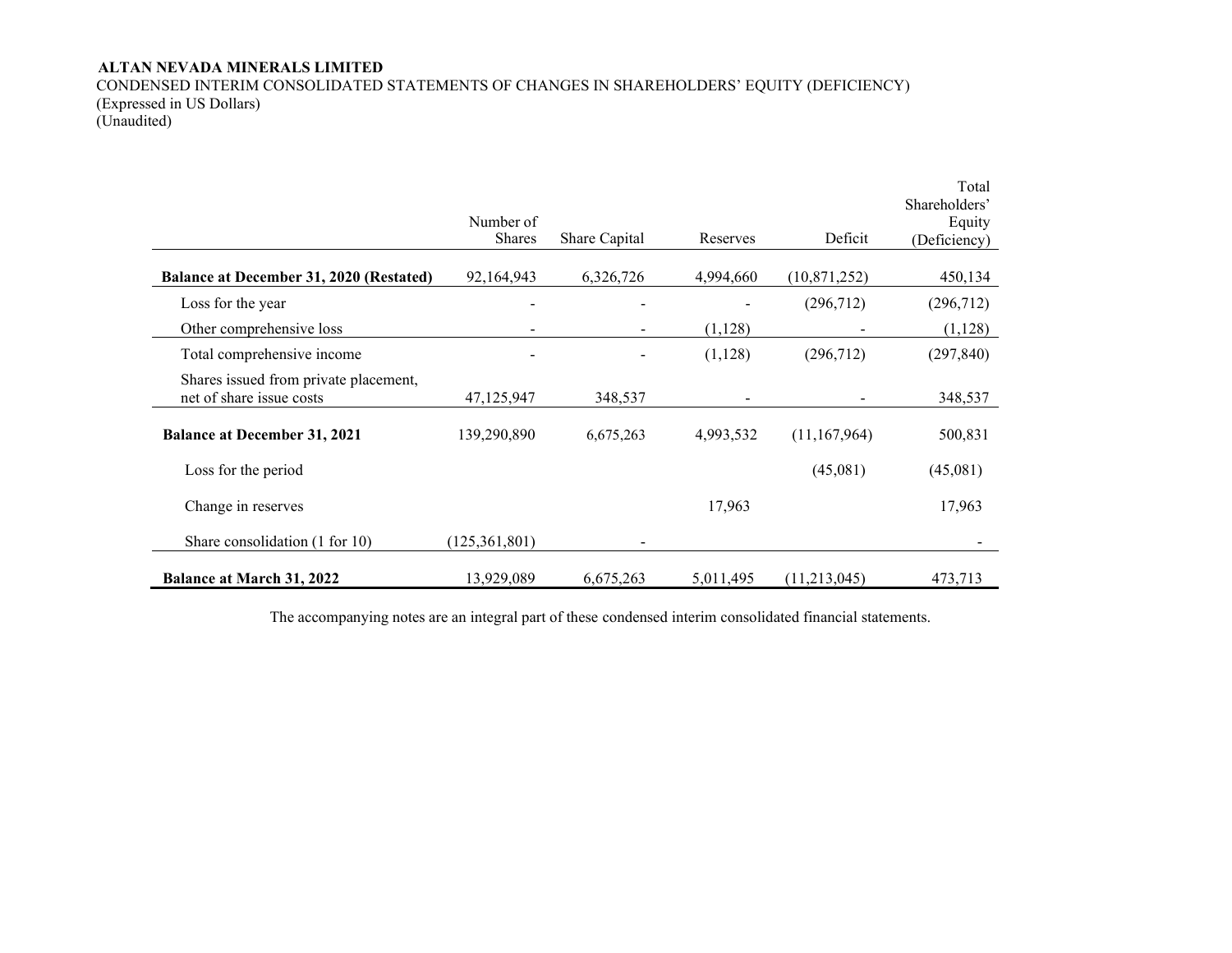### **1. NATURE AND CONTINUANCE OF OPERATIONS**

Altan Nevada Minerals Limited (the "Company") is a mineral exploration company listed on the TSX Venture Exchange under the symbol "ANE" and engaged in the acquisition and exploration of exploration and evaluation assets in the United States. The Company's head office and registered and records address is 1700 - 666 Burrard Street, Vancouver, British Columbia, V6C 2X8.

These condensed interim consolidated financial statements have been prepared in accordance with International Financial Reporting Standards ("IFRS") with the assumption that the Company will be able to realize its assets and discharge its liabilitiesin the normal course of business rather than through a process of forced liquidation. The condensed interim consolidated financial statements do not include adjustments to amounts and classifications of assets and liabilities that might be necessary should the Company be unable to continue operations.

The continuing operations of the Group are dependent upon its ability to continue to raise adequate financing and to commence profitable operations in the future. In order for the Group to meet its liabilities as they fall due and payable and to continue its operations, the Group is solely dependent upon its ability to generate such financing. The Group has received a promise to provide financial support of up to \$108,840 over the next nine months. In addition, the beneficiaries of accounts payable of \$260,015 have agreed that no calls will be made on any outstanding sums during the next twelve months, or until the Group has the financial ability to make such payments. It must be noted also that the Group has the ability to defer some expenditure which has currently been forecast for the next nine months. In addition, management are anticipating concluding a capital raising in the coming period to support the financial position of the Group. In the prior year, the Group successfully raised \$348,537 of equity funding. As at March 31, 2022, the Group had a working capital deficit of \$362,858 and an accumulated deficit of \$11,213,047.

Accordingly, the Directors believe that the going concern basis of preparation of the financial report remains appropriate after taking into account the above matters. However, the existence of the above financial conditions constitute material uncertainties which may cast significant doubt as to the ability of the Group to meet its obligations as they fall due and payable and accordingly, the appropriateness of the use of accounting principles applicable to a going concern.

Should the Group be unable to raise the required funds, the Group may be unable to meet its obligations, realize on its assets, and discharge its liabilities inthe normal course of business, the net realizable value of its assets may be materially less than the amounts recorded on the consolidated statements of financial position. The consolidated financial statements do not include any adjustments relating to the recoverability and classification of asset amounts and classification of liabilities that mightbe necessary should the Group be unable to continue in existence.

In March 2020, the World Health Organization declared coronavirus COVID-19 a global pandemic. This contagious disease outbreak, which has continued to spread, and any related adverse public health developments, has adversely affected workforces, customers, economies, and financial markets globally, potentially leading to an economic downturn. It is not possible for us to predict the duration or magnitude of the adverse results of the outbreak and its effects on the Company's business or its ability to raise funds at this time.

# **2. BASIS OF PRESENTATION**

#### **Statement of compliance**

These condensed interim consolidated financial statements, including comparatives, have been prepared in accordance with International Financial Reporting Standards ("IFRS") as issued by the International Accounting Standards Board ("IASB") and Interpretations issued by the International Financial Reporting Interpretations Committee ("IFRIC"). The condensed interim consolidated financial statements comply with International Accounting Standard ("IAS") 34 "Interim Financial Reporting".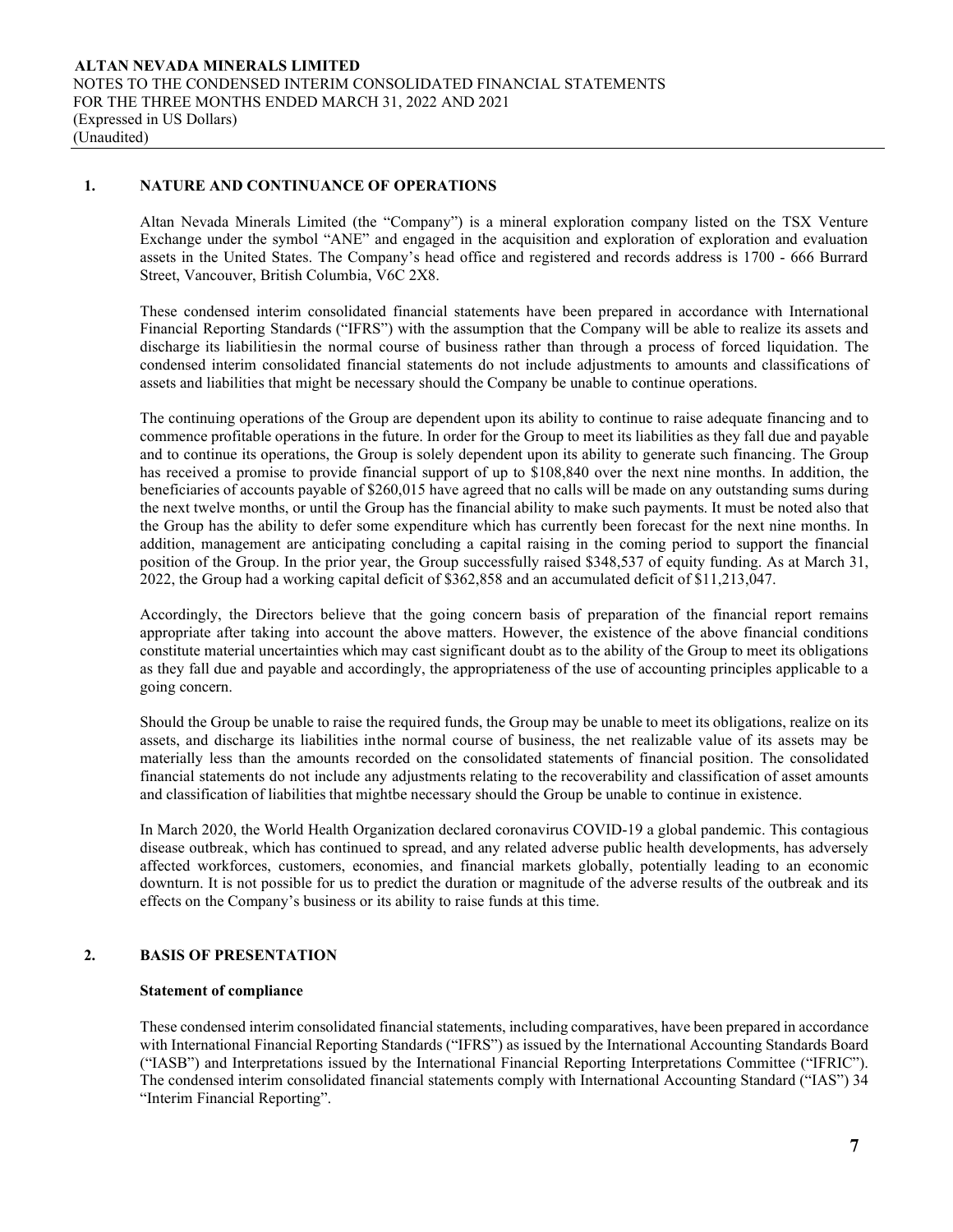# **3. BASIS OF PRESENTATION (cont'd)**

#### **Statement of compliance (cont'd)**

The condensed interim consolidated financial statements have been prepared on a historical cost basis, except for financial instruments classified as financial instruments measured at fair value. All dollar amounts presented are in US dollars unless otherwise specified. In addition, these condensed interim consolidated financial statements have been prepared using the accrual basis ofaccounting except for cash flow information.

The condensed interim consolidated financial statements were authorized for issue by the Board of Directors on June 3, 2022.

## **4. SIGNIFICANT ACCOUNTING POLICIES**

#### **Principles of Consolidation**

These condensed interim consolidated financial statements include the accounts of the Company and its wholly-owned subsidiaries, Altan Nevada Holdings Limited, Altan Rio (US) Inc. and Altan Nevada Minerals (Aust) Pty Ltd. All intercompany transactions and balances have been eliminated upon consolidation.

The condensed interim consolidated financial statements include the financial statements of Altan Nevada Minerals Limited and its subsidiaries listed in the following table:

|                                                |                          | Proportion of      |                     |
|------------------------------------------------|--------------------------|--------------------|---------------------|
| Name of Subsidiary                             | Country of Incorporation | Ownership Interest | Principal Activity  |
| Altan Nevada Holdings Limited                  | Canada                   | 100%               | Holding company     |
| Altan Rio (US) Inc.                            | US                       | 100%               | Project exploration |
| Altan Nevada Minerals (Aust) Pty Ltd Australia |                          | 100%               | Holding company     |

#### **Foreign Currency Translation**

The functional currency of an entity is the currency of the primary economic environment in which the entity operates. The functional currency of the Company and Altan Nevada Holdings Limited is the Canadian dollar. The functional currency of Altan Rio (US) Inc. is the US dollar. The functional currency of Altan Nevada Minerals (Aust) Pty Ltd is the Australian dollar. The functional currency determinations were conducted through an analysis of the consideration factors identified in *IAS 21, The Effects of Changes in Foreign Exchange*.

Accordingly, the accounts of the Company, Altan Nevada Holdings Limited and Altan Nevada Minerals (Aust) Pty Ltd are translated into US dollars as follows:

- all of the assets and liabilities are translated at the rate of exchange in effect on the date of the consolidated statement of financial position;
- revenues and expenses are translated at the exchange rate approximating those in effect on the date of the transactions; and
- exchange gains and losses arising from translation are included in accumulated other comprehensive income/loss.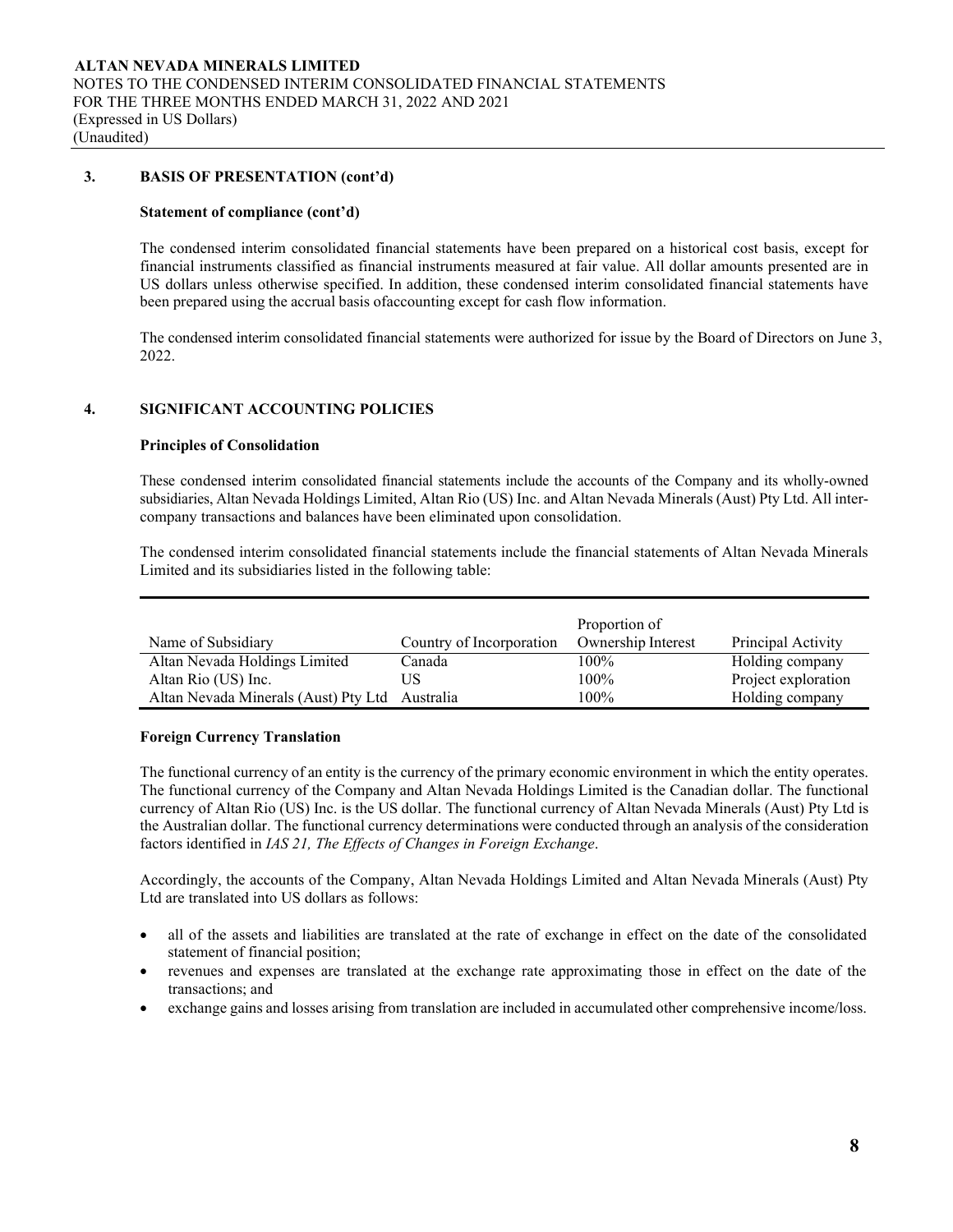## **Foreign Currency Translation (cont'd)**

Transactions in currencies other than the functional currency of the Company are recorded at exchange rates prevailing on the dates of the transactions. At year end, monetary assets and liabilities are translated at the rate in effect on the date of the consolidated statement of financial position. Revenues and expenses are translated at the exchange rates approximating those in effect on the date of the transactions. Exchange gains and losses arising on transactions are included in the Condensed Interim Consolidated Statements of Loss and Comprehensive Loss.

# **Use of Estimates**

#### *Critical Judgments*

The preparation of the condensed interim consolidated financial statements requires management to make judgments regarding the goingconcern of the Company as previously discussed in Note 1, as well as the determination of functional currency. The functional currency is the currency of the primary economic environment in which an entity operates and has been determined for each entity within the Company. The functional currency for the Company and its subsidiaries has been determined as disclosed above.

## *Key Sources of Estimation Uncertainty*

Significant estimates made by management affecting our condensed interim consolidated financial statements include:

## *Deferred Tax Assets & Liabilities*

The estimation of income taxes includes evaluating the recoverability of deferred tax assets based on an assessment of the Company's ability to utilize the underlying future tax deductions against future taxable income prior to expiryof those deductions. Management assesses whether it is probable that some or all of the deferred income tax assets will not be realized. The ultimate realization of deferred tax assets is dependent upon the generation of future taxableincome, which in turn is dependent upon the successful discovery, extraction, development and commercialization ofmineral reserves. To the extent that management's assessment of the Company's ability to utilize future tax deductions changes, the Company would be required to recognize more or fewer deferred tax assets, and deferred income tax provisions or recoveries could be affected.

# *Recoverability of Exploration & Evaluation Assets*

The Company is in the process of exploring and evaluating its exploration and evaluation assets and has not yet determined whether the properties contain mineral reserves that are economically recoverable. The recoverability of the amounts shown for exploration and evaluation assets are dependent upon the existence of economically recoverable mineral reserves, the ability of the Company to obtain necessary financing to complete the development of those mineral reserves and upon future production or proceeds from the disposition thereof.

# *Share-based Payments*

Estimating fair value for granted stock options requires determining the most appropriate valuation model which is dependent on the terms and conditions of the grant. This estimate also requires determining the most appropriate inputs to the valuation model including the expected life of the option, volatility, dividend yield, and rate of forfeitures and making assumptions about them. The value of the share-based payment expense for the year along with the assumptions and model used for estimating fair value for share-based compensation transactions are disclosed in Note7.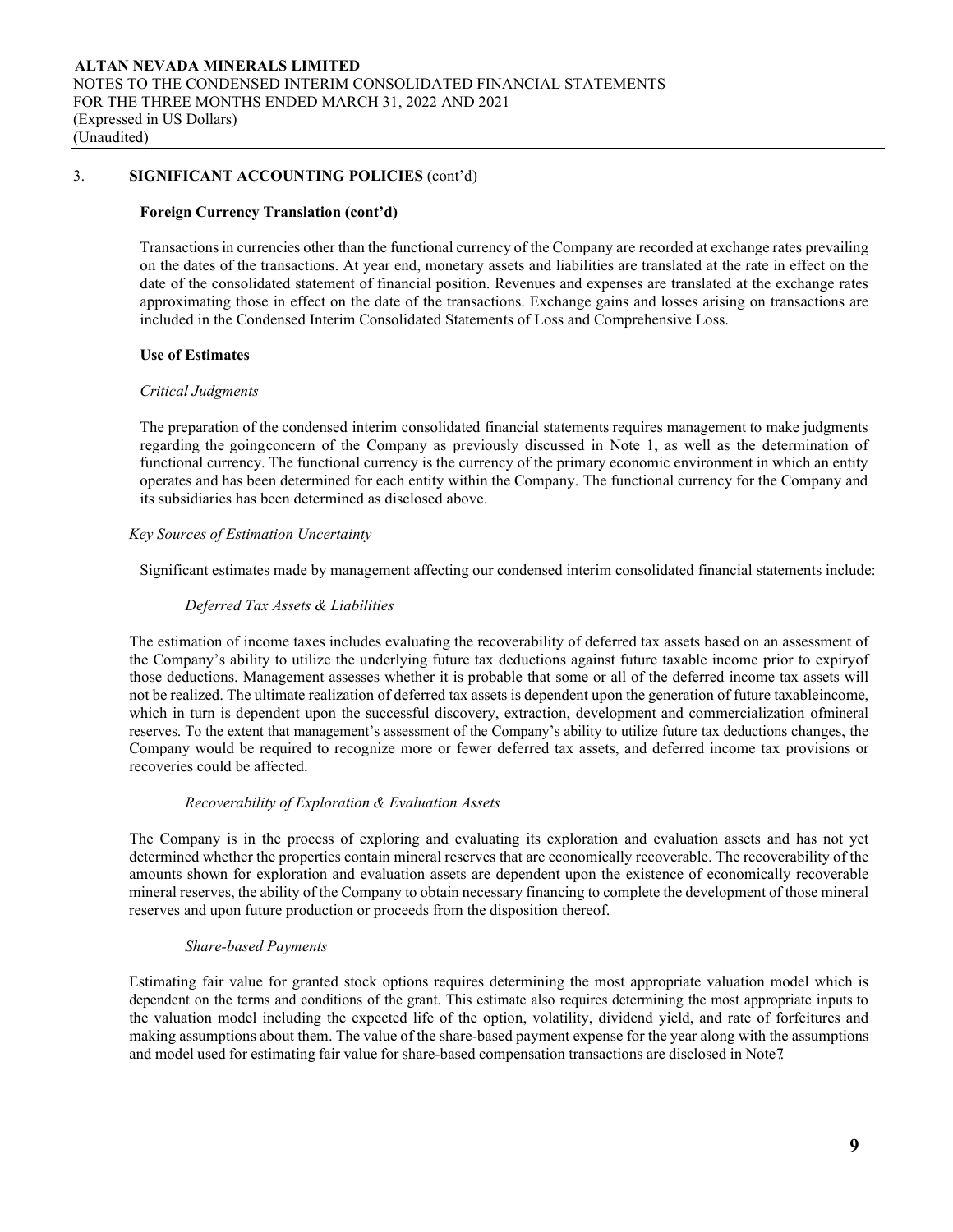## **Exploration and Evaluation Assets**

Before legal rights to explore a property have been acquired, costs are expensed as incurred. The Company records exploration and evaluation asset interests, which consist of the right to explore for mineral deposits, at cost. The Company records deferred exploration costs, which consist of costs attributable to the exploration of exploration and evaluation asset interests, at cost. All direct and indirect costs relating to the acquisition and exploration of these exploration and evaluation asset interests are capitalized on the basis of specific claim blocks until the exploration and evaluation asset intereststo which they relate are placed into production, the exploration and evaluation asset interestsare disposed of through sale or where management has determined there to be an impairment. If an exploration and evaluation asset interest is abandoned, the exploration and evaluation asset interests and deferred exploration costs will be written off to operations in the period of abandonment.

At each reporting period, the capitalized costs are reviewed on a property-by-property basis to consider if there is any impairment on the subject property. Management's determination for impairment is based on: 1) whether the Company's exploration programs on the exploration and evaluation asset interests have significantly changed, such that previously identified resource targets are no longer being pursued; 2) whether exploration results to date are promising and whether additional exploration work is being planned in the foreseeable future; or 3) whether remaining lease terms are insufficient to conduct necessary studies or exploration work.

The recorded cost of exploration and evaluation asset interests is based on cash paid and the assigned value of share consideration issued (where shares are issued) for exploration and evaluation asset interest acquisitions and exploration costs incurred. The recorded amount may not reflect recoverable value, as this will be dependent on futuredevelopment programs, the nature of the mineral deposit, commodity prices, adequate funding and the ability of the Company to bring its projects into production.

#### **Financial instruments**

# *Classification*

The Company classifies its financial instruments in the following categories: at fair value through profit or loss ("FVTPL"), at fair value through other comprehensive income (loss) ("FVTOCI") or at amortized cost. The Company determines the classification of financial assets at initial recognition. The classification of debt instruments is driven by the Company's business model for managing the financial assets and their contractual cash flow characteristics. Equity instruments that are held for trading are classified as FVTPL. For other equity instruments, on the day of acquisition the Company can make an irrevocable election (on an instrument-by-instrument basis) to designate them as at FVTOCI. Financial liabilities are measured at amortized cost, unlessthey are required to be measured at FVTPL(such as instruments held for trading or derivatives) or the Company has opted to measure them at FVTPL. All of theCompany's financial assets and liabilities are classified as and measured at amortized cost.

#### *Measurement*

#### Financial assets at FVTOCI

Elected investments in equity instruments at FVTOCI are initially recognized at fair value plus transaction costs. Subsequently they are measured at fair value, with gains and losses recognized in other comprehensive income (loss).

#### Financial assets and liabilities at amortized cost

Financial assets and liabilities at amortized cost are initially recognized at fair value plus or minus transaction costs, respectively, and subsequently carried at amortized cost less any impairment.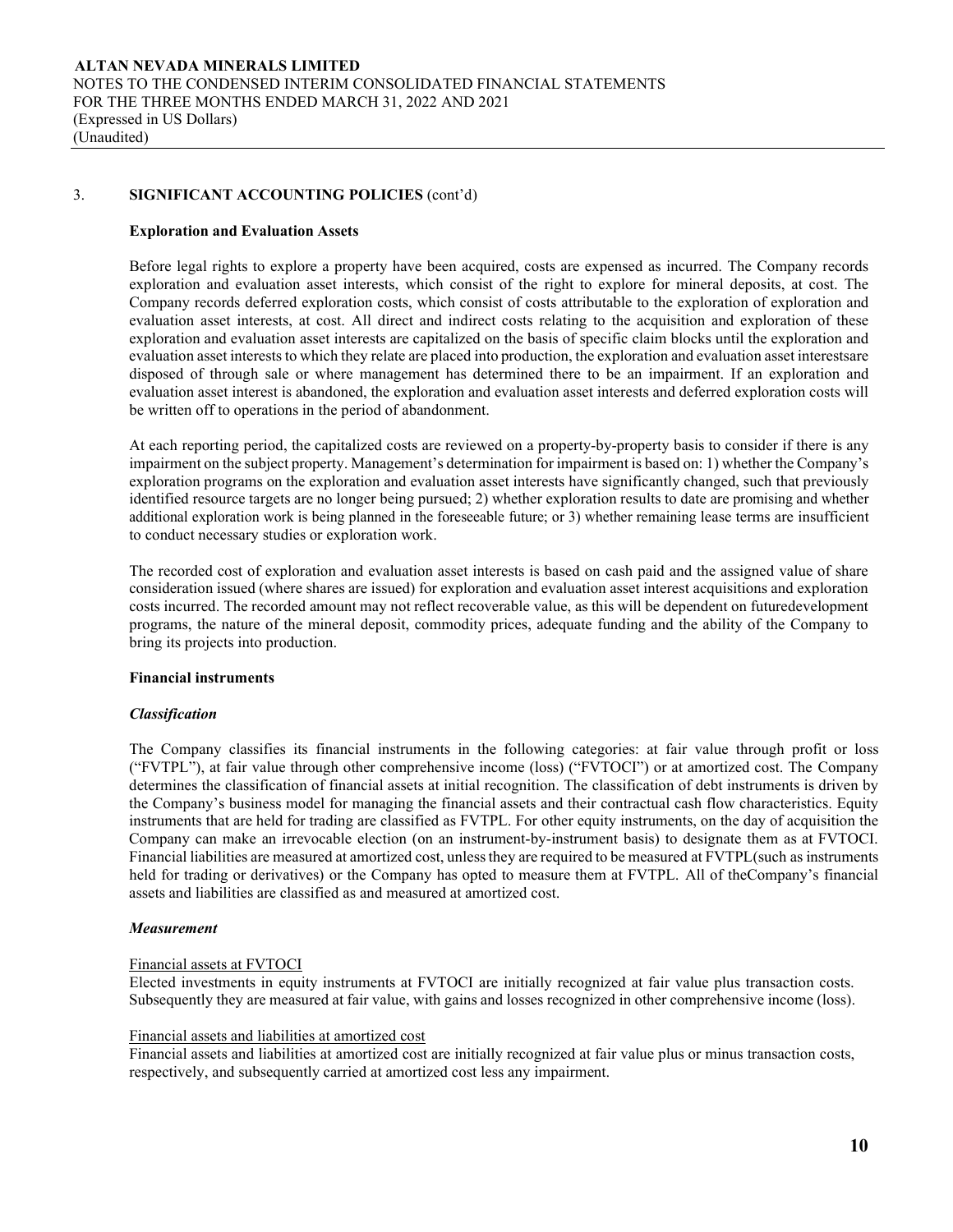## **Financial instruments (cont'd)**

#### *Measurement (cont'd)*

## Financial assets and liabilities at FVTPL

Financial assets and liabilities carried at FVTPL are initially recorded at fair value and transaction costs are expensed through profit or loss. Realized and unrealized gains and losses arising from changes in the fair value of the financial assets and liabilities held at FVTPL are recorded through profit or loss in the period in which they arise. Where management has opted to recognize a financial liability at FVTOCI, any changes associated with the Company's own credit risk will be recognized in other comprehensive income (loss).

## *Impairment of financial assets at amortized cost*

The Company recognizes a loss allowance for expected credit losses on financial assets that are measured at amortized cost.

At each reporting date, the Company measures the loss allowance for the financial asset at an amount equal to the lifetime expected credit losses if the credit risk on the financial asset has increased significantly since initial recognition. If at the reporting date, the financial asset's credit risk has not increased significantly since initial recognition, the Company measures the loss allowance for the financial asset at an amount equal to the twelve monthexpected credit losses. The Company shall recognize in profit or loss, as an impairment gain or loss, the amount of expected credit losses(or reversal) that is required to adjust the loss allowance at the reporting date to the amount thatis required to be recognized.

## *Derecognition*

#### Financial assets

The Company derecognizes financial assets only when the contractual rights to cash flows from the financial assets expire, or when it transfers the financial assets and substantially all of the associated risks and rewards of ownership to another entity. Gains and losses on derecognition are generally recognized in profit or loss. However, gains and losses on derecognition of financial assets classified as FVTOCI remain within accumulated other comprehensive income (loss).

#### Financial liabilities

The Company derecognizes financial liabilities only when its obligations under the financial liabilities are discharged, cancelled or expired. Generally, the difference between the carrying amount of the financial liability derecognized and the consideration paid and payable, including any non-cash assets transferred or liabilities assumed, is recognizedinprofit or loss.

The Company's financial assets and liabilities are classified as follows:

|                                          | Стаззнічання   |
|------------------------------------------|----------------|
| Cash                                     | Amortized cost |
| Receivables                              | Amortized cost |
| Due from related parties                 | Amortized cost |
| Accounts payable and accrued liabilities | Amortized cost |
| Loans payable                            | Amortized cost |
| Due to related parties                   | Amortized cost |

**Classification**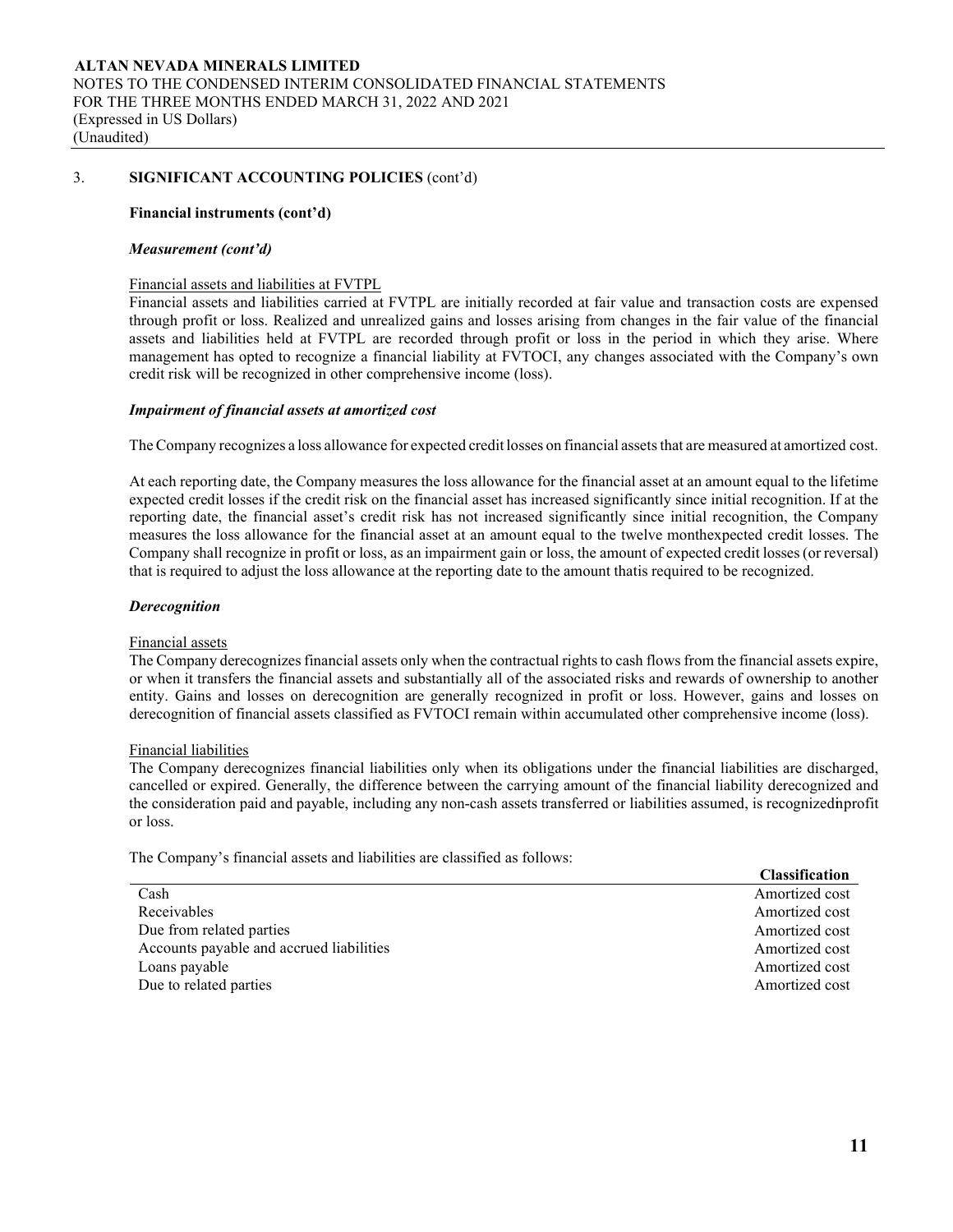## **Financial instruments (cont'd)**

## *Derecognition (cont'd)*

Financial instruments measured at fair value are summarized into the following fair value hierarchy as follows:

- Level 1: Quoted prices (unadjusted) in active markets for identical assets or liabilities;
- Level 2: Inputs other than quoted prices included within Level 1 that are observable for the asset or liability, either directly or indirectly; and
- Level 3: Inputs for the assets or liabilities that are not based on observable market data.

The carrying values of financial liabilities approximate their fair values due to the short-term nature of these instruments.

#### **Impairment of long-lived assets**

At the end of each reporting period, the Company's assets are reviewed to determine whether there is any indication that those assets may be impaired. If such indication exists, the recoverable amount of the asset is estimated in order to determine the extent of the impairment, if any. The recoverable amount is the higher of fair value less costs to sell and value in use. Fair value is determined as the amount that would be obtained from the sale of the asset in an arm's-length transaction between knowledgeable and willing parties. In assessing value in use, the estimated future cash flows are discounted to their present value using a pre-tax discount rate that reflects current market assessments of thetime value of money and the risks specific to the asset. If the recoverable amount of an asset is estimated to be less than its carrying amount, the carrying amount of the asset is reduced to its recoverable amount and the impairment loss is recognized in the profit or loss for the period. For an asset that does not generate largely independent cash inflows, the recoverable amount is determined for the cash-generating unit to which the asset belongs.

Where an impairment loss subsequently reverses, the carrying amount of the asset (or cash-generating unit) is increased to the revised estimate of its recoverable amount, but to an amount that does not exceed the carrying amountthat would have been determined had no impairment loss been recognized for the asset (or cash-generating unit) in prior years. A reversal of an impairment loss is recognized immediately in profit or loss.

# **Income taxes**

Income tax expense comprises current and deferred tax. Income tax is recognized in profit or loss except to the extentthatit relates to items recognized directly in equity. Current tax expense is the expected tax payable on taxable incomefor the year, using tax rates enacted or substantively enacted at period end, adjusted for amendments to tax payable with regards to previous years.

Deferred tax is recorded using the asset and liability method, providing for temporary differences, between the carrying amounts of assets and liabilities for financial reporting purposes and the amounts used for taxation purposes.Temporary differences are not provided for relating to goodwill not deductible for tax purposes, the initial recognitionof assets or liabilities that affect neither accounting nor taxable loss, and differences relating to investments in subsidiaries to the extent that they will probably not reverse in the foreseeable future. The amount of deferred tax provided is based on the expected manner of realization or settlement of the carrying amount of assets and liabilities,using tax rates enacted or substantively enacted at the consolidated statement of financial position date.

A deferred tax asset is recognized only to the extent that it is probable that future taxable profits will be available against which the asset can be utilized.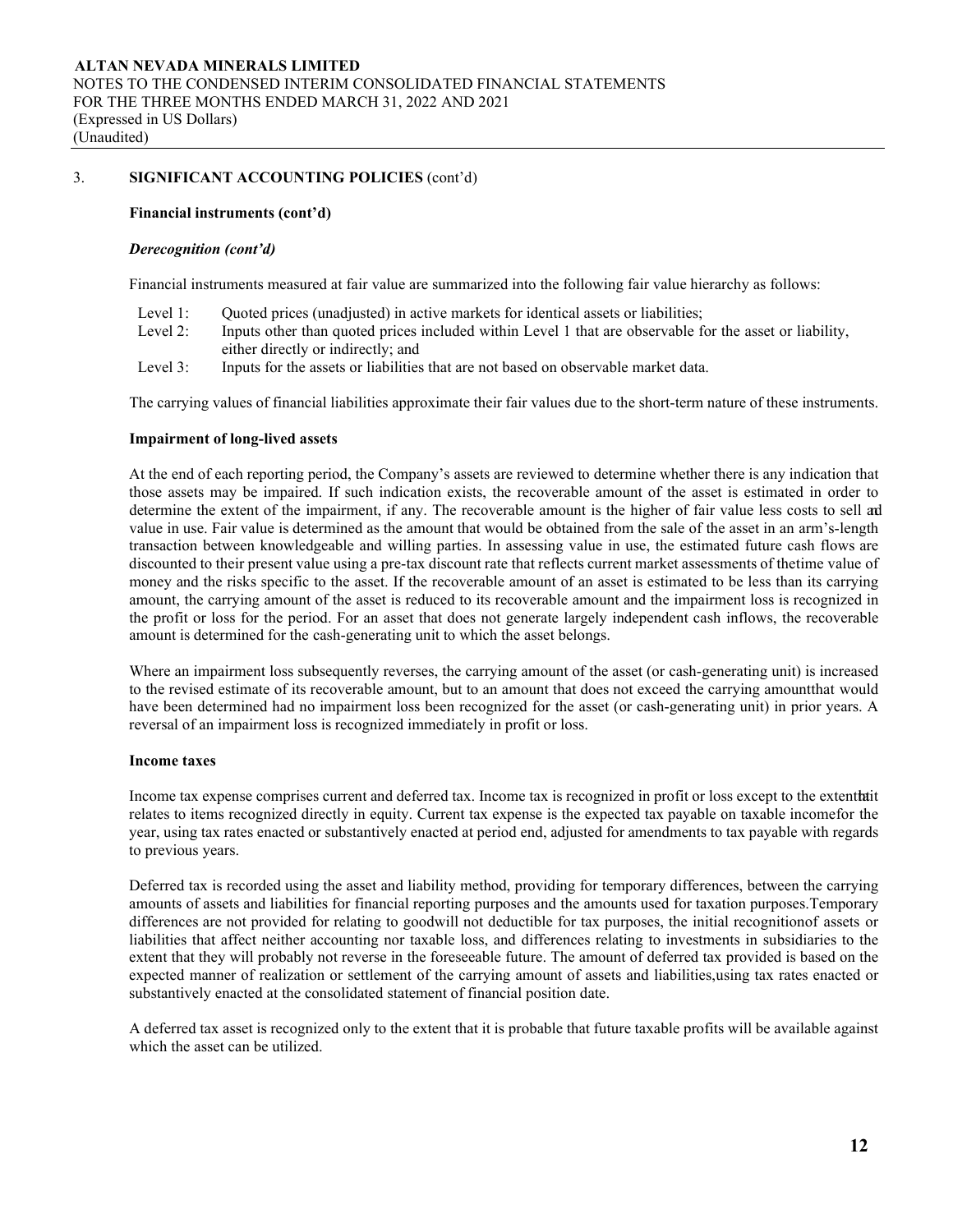#### **Income (loss) per share**

Basic income (loss) per share is calculated using the weighted-average number of shares outstanding during the year.

Dilutive effect on earnings per share is recognized on the use of the proceeds that could be obtained upon exercise of options, warrants and similar instruments. It assumes that the proceeds would be used to purchase common shares atthe average market price during the year.

Existing stock options and share purchase warrants have not been included in the computation of diluted income (loss) per share as to do so would be anti-dilutive. Accordingly, basic and diluted income (loss) per share are the same for the periods presented.

#### **Share-based compensation**

The Company accounts for stock options granted to directors, officers and employees at the fair value of the options granted. The fair value of options granted is recognized as a share-based payment expense with a corresponding increase in equity. An individual is classified as an employee when the individual is an employee for legal or tax purposes (direct employee) or provides services similar to those performed by a direct employee. Consideration paidon the exercise of stock options is credited to share capital and the fair value of the options is reclassified from reservesto share capital.

The fair value is measured at grant date and each tranche is recognized over the period during which the options vest.The fair value of the options granted is measured using the Black-Scholes option pricing model taking into account the terms and conditions upon which the options were granted. At each financial position reporting date, the amount recognized as an expense is adjusted to reflect the number of stock options that are expected to vest.

Where equity instruments are granted to employees, they are recorded at the fair value of the equity instrument granted at the grant date. The grant date fair value is recognized in the statement of loss over the vesting period, described asthe period during which all the vesting conditions are to be satisfied.

Stock options granted to non-employees are measured at the fair value of goods or services rendered or at the fair value of the instruments issued, if it is determined that the fair value of the goods or services received cannot be reliably measured.

#### **Future reclamation costs**

The Company recognizes liabilities for legal or constructive obligations associated with the retirement of the Company's exploration and evaluation assets and equipment. The net present value of future rehabilitation costs is capitalized to the related asset along with a corresponding increase in the rehabilitation provision in the year incurred.Discount rates using a pre-tax rate that reflect the time value of money are used to calculate the net present value.

The Company's estimates of reclamation costs could change as a result of changes in regulatory requirements, discount rates and assumptions regarding the amount and timing of the future expenditures. These changes are recorded directlyto the related assets with a corresponding entry to the rehabilitation provision.

The increase in the provision due to the passage of time is recognized as finance expense.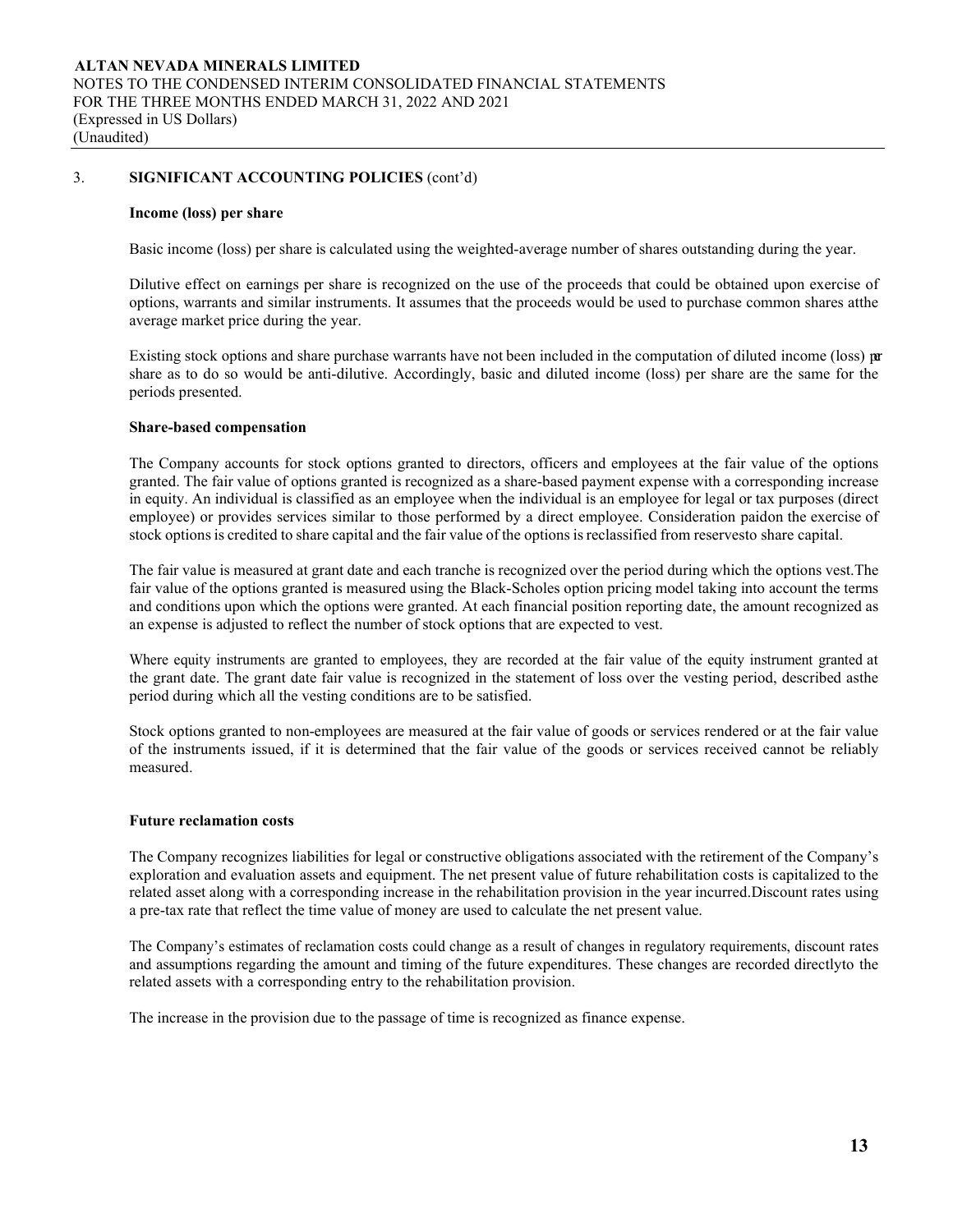#### **Comprehensive income (loss)**

Comprehensive income (loss) consists of net income (loss) and other comprehensive income (loss) and represents the change in shareholders' equity which results from transactions and events from sources other than the Company's shareholders. The Company's and subsidiary's translation of its financial results to United States dollars is the only item currently affecting comprehensive income (loss) for the years presented.

#### **Leases**

A contract is, or contains, a lease if the contract conveys the right to control the use of an identified asset for a period of time in exchange for consideration. A lease liability is recognized at the commencement of the lease term at the present value of the lease payments that are not paid at that date. At the commencement date, a corresponding right-of-use asset is recognized at the amount of the lease liability, adjusted for lease incentives received, retirement costs and initial direct costs. Depreciation is recognized on the right-of-use asset over the lease term. Interest expense is recognized on the lease liabilities using the effective interest rate method and payments are applied against the lease liability.

# **4. EXPLORATION AND EVALUATION ASSETS**

|                                                              | Period<br><b>Ended</b><br>March 31<br>2022 | <b>Year Ended</b><br>December 31<br>2021 |
|--------------------------------------------------------------|--------------------------------------------|------------------------------------------|
|                                                              | S                                          | S                                        |
| Costs carried forward in respect of:                         |                                            |                                          |
| Exploration and evaluation phase – at cost                   |                                            |                                          |
| Balance at beginning of year                                 | 808,746                                    | 798,359                                  |
| Expenditure incurred, net of cost recoveries                 | 21,537                                     | 20,295                                   |
| Impairment of exploration and evaluation expenditure         |                                            | (9,908)                                  |
| Total exploration and evaluation expenditure                 | 830,283                                    | 808,746                                  |
| Total expenditure incurred and carried forward in respect of |                                            |                                          |
| specific projects -                                          |                                            |                                          |
| Montelle Project                                             | 19,734                                     | 19,222                                   |
| Venus Project                                                | 770,926                                    | 750,929                                  |
| <b>Yellow Cone Project</b>                                   | 39,623                                     | 38,595                                   |
| Total exploration and evaluation expenditure                 | 830,283                                    | 808,746                                  |

Title to exploration and evaluation assets involves certain inherent risks due to the difficulties of determining the validity of certain claims as well as the potential for problems arising from the frequently ambiguous conveyancing history characteristics of many mineral claims. The Company has investigated title to all of its exploration and evaluation assets and, to the best of its knowledge, title to all of its interests are in good standing. The exploration and evaluation assets in which the Company has committed to earn an interest are located in the United States.

The terms and commitments of the Company with respect to its exploration and evaluation assets are subject to change if and when the Company and its partners mutually agree to new terms and conditions.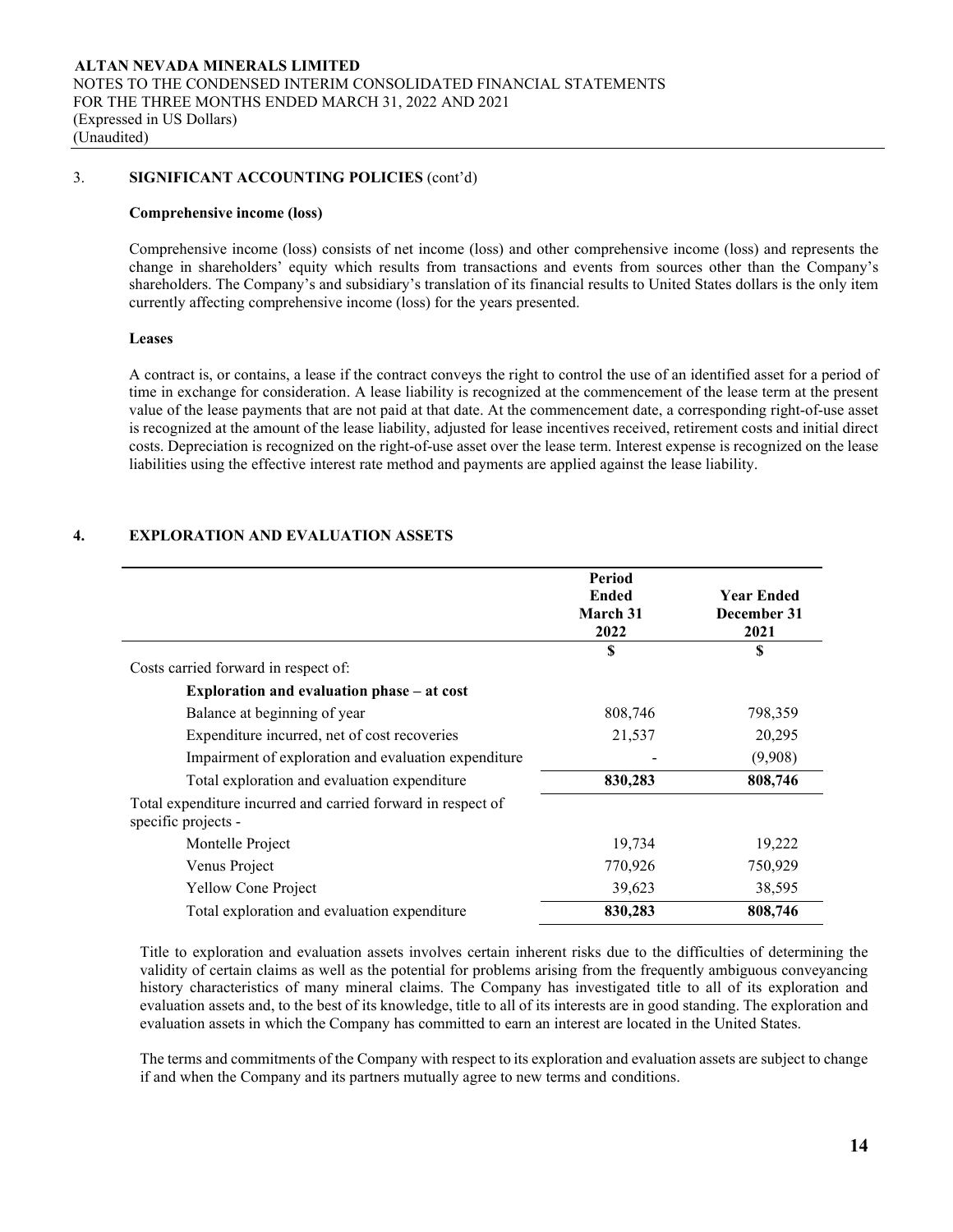# **4. EXPLORATION AND EVALUATION ASSETS (cont'd)**

As at March 31, 2022, the Company has reclamation deposits totaling \$6,288 (December 31, 2021 - \$6,288) held with the Bureau of Land Management ("BLM") related to potential environmental remediation work on certain mineral interests.

As at March 31, 2022, the Company estimates its reclamation obligation at \$6,288 (December 31, 2021 - \$6,288).

During the period ended March 31, 2022, the estimated reclamation costs was reduced by \$nil (December 31, 2021 - \$36,078).

## *Venus, Nevada, USA*

In 2007, claims were staked and registered in the name of an Officer of the Company.

## *Yellow Cone, Nevada, USA*

In 2012, claims were staked and registered in the name of Altan Rio (US) Inc. These claims are 100% owned by the Company.

## *Montelle, Nevada, USA*

In 2007, claims were staked and registered in the name of Altan Rio (US) Inc. These claims are 100% owned by the Company.

## **5. ACCOUNTS PAYABLE AND ACCRUED LIABILITIES**

Accounts payable are amounts owing to non-related parties. There were no specific terms of interest or repayment on these amounts and they are non-interest bearing and unsecured.

# **6. RELATED PARTY TRANSACTIONS**

The Group entered into the following transactions with related parties:

- a) Paid accounting and administration services of \$2,213 (2021 \$8,836) to a company controlled by the CFO of the Company. At March 31, 2022, the amount payable to the company controlled by the CFO of the Company was \$14,992 (December 31, 2021 - \$158,733).
- b) Paid or accrued consulting fees of \$nil (2021 \$25,591) to a company controlled by CEO of the Company. At March 31, 2022, an amount of \$nil (December 31, 2021 - \$nil) was owing to a company controlled by CEO of the Company.
- c) As at March 31, 2022, an amount of \$19,000 (December 31, 2021 \$19,000) was owing to Evan Jones, director and former CEO of the Company.
- d) As at March 31, 2022 an amount of \$28,791 (December 31, 2021 \$19,987) was owing to a company controlled by Brian Cole, director of the Company.

These transactions were incurred in the normal course of operations. The payables are non-interest bearing and due on demand.

Key management personnel include those persons having authority and responsibility for planning, directing and controlling the activities of the Company as a whole. The Company has determined that key management personnel consist of executive and non-executive members of the Company's Board of Directors and corporate officers. The remuneration of directors and other members of key management personnel during the periods ended March 31, 2022 and 2021 are as follows: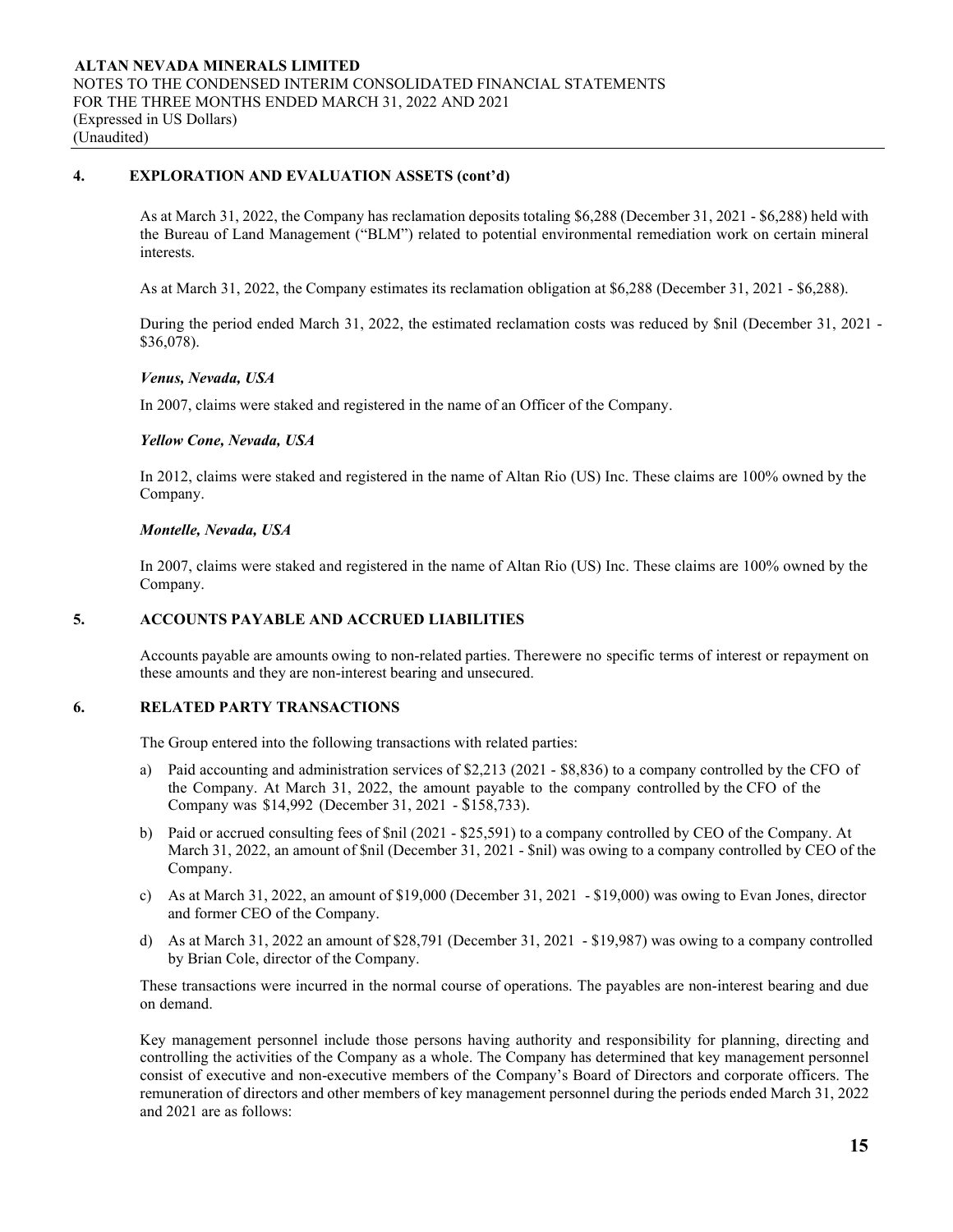# **6. RELATED PARTY TRANSACTIONS (cont'd)**

|                                | nooc<br>∠∪∠∠ | $\mathcal{D} \cap \mathcal{D}$<br>ZUZ 1 |
|--------------------------------|--------------|-----------------------------------------|
| Management and consulting fees | 10,260       | nıl                                     |
|                                | 10.260       | nıl                                     |

# **7. EQUITY**

## **Authorized share capital**

The Company is authorized to issue an unlimited number of common and preferred voting shares without nominal or par value.

## **Issued share capital**

On December 24, 2021, the Group completed a non-brokered private placement of 47,125,947 units at a price of C\$0.01 per unit for gross proceeds of \$369,301 (C\$471,259). Each unit consists of one common share of the Group. The Group paid \$20,764 (C\$28,275) as finder's fees.

On November 27, 2020, the Company completed a non-brokered private placement of 22,500,000 units at a price of C\$0.015 per unit for gross proceeds of \$260,346 (C\$337,500). Each unit consists of one common share of the Company and a share purchase warrant entitling the holder to acquire an additional common share at a price of C\$0.05 for a period of four years. The Company paid \$16,477 (C\$20,250) as finder's fees.

On March 15, 2022, the Company consolidated its issued and outstanding common shares at a ratio of ten (10) pre-Consolidation Shares to one (1) post-Consolidation Share.

|                                                                | Number of<br>shares | \$        |
|----------------------------------------------------------------|---------------------|-----------|
| Balance at December 31, 2020                                   | 92,164,943          | 6,326,726 |
| Shares issued from private placement, net of share issue costs | 47,125,947          | 348,537   |
| Balance at December 31, 2021                                   | 139,290,890         | 6,675,263 |
| Share Consolidation (1 for 10)                                 | (125, 361, 801)     |           |
| Balance at March 31, 2022                                      | 13,929,089          | 6,675,263 |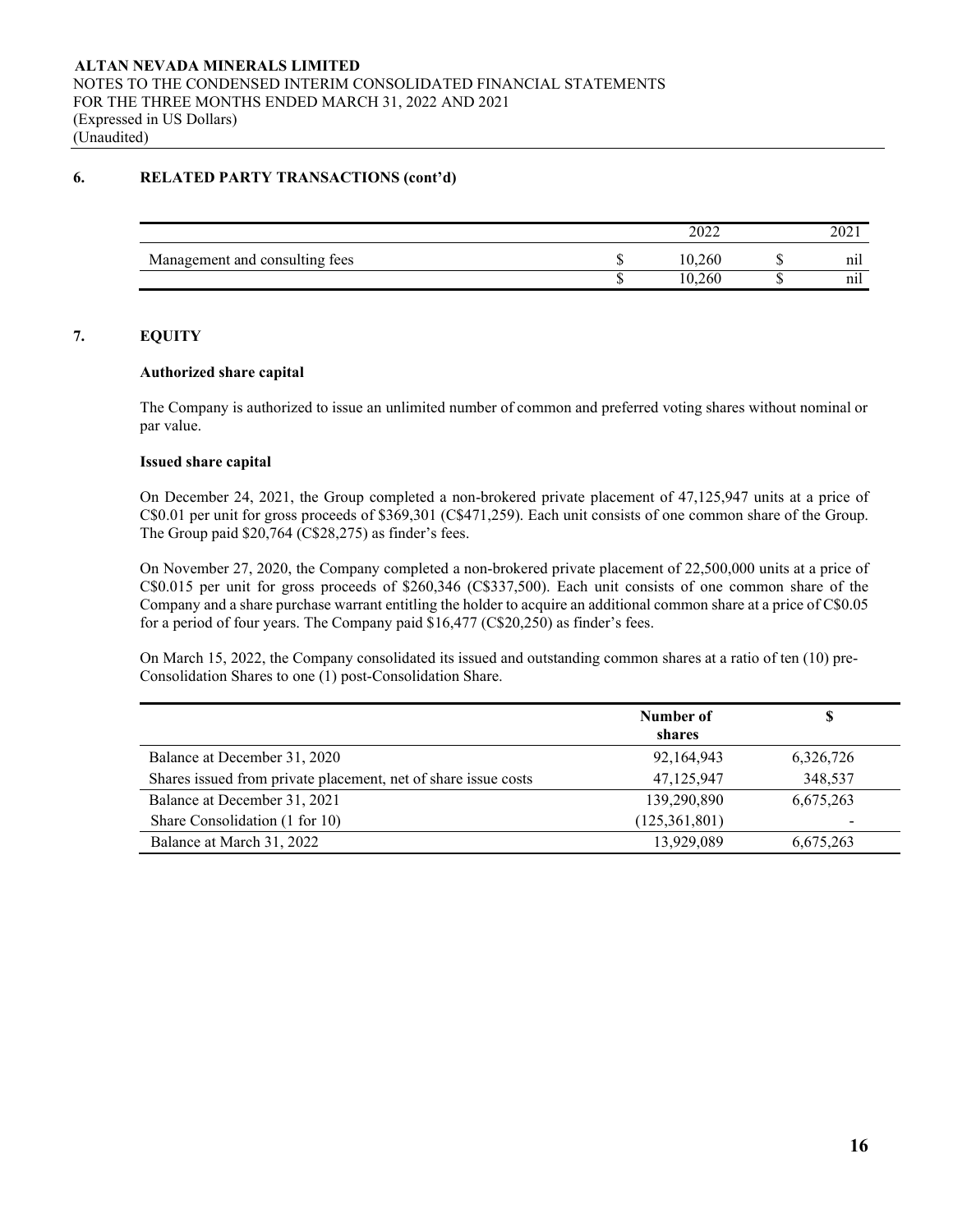# **7. EQUITY** (cont'd)

## **Share purchase and agents' warrants**

On November 27, 2020, 22,500,000 shares purchase warrants valued at \$Nil were issued in connection with the private placement.

Warrants outstanding are as follows:

|                                         | Number of<br>Warrants | <b>Weighted Average</b><br><b>Exercise Price</b> |
|-----------------------------------------|-----------------------|--------------------------------------------------|
| Outstanding warrants, December 31, 2020 | 70,045,087            | C\$0.08                                          |
| Expired                                 | (16,919,074)          | C\$0.10                                          |
| Outstanding warrants, December 31, 2021 | 53,126,013            | C\$0.08                                          |
| Expired                                 | (22, 644, 813)        | C\$0.10                                          |
| Consolidation (1 for 10)                | (27, 433, 080)        |                                                  |
| Outstanding warrants, March 31, 2022    | 3,048,120             | C\$0.60                                          |

| <b>Exercise Price</b> | <b>Outstanding Warrants</b><br><b>March 31, 2022</b> | <b>Average Remaining</b><br><b>Contractual Life (Years)</b> | <b>Expiry Date</b> |
|-----------------------|------------------------------------------------------|-------------------------------------------------------------|--------------------|
| C\$1.00               | 798,120                                              | 0.54                                                        | October 17, 2022   |
| C\$0.50               | 2.250,000                                            | 2.66                                                        | November 27, 2024  |
|                       | 3,048,120                                            | 2.10                                                        |                    |

#### **Stock options**

The Group has established a stock option plan (the "Plan") for directors, employees, and consultants of the Company. From time to time, shares may be reserved by the Board, in its discretion, for options under the Plan, provided that at the time of the grant, the total number of shares so reserved for issuance by the Board shall not exceedthe greater of 10% of the issued and outstanding listed shares (on a non-diluted basis) as at the date of grant. Optionsare nonassignable and may be granted for a term not exceeding that permitted by the Exchange, currently ten years. All stock options issued are subject to vesting terms.

Options issued to officers and/or consultants might be subjected to a vest term depending on date of grant and nature of service. As at March 31, 2022 a total of 696,649 options were reserved under the option plan with 350,000 options outstanding.

|                                                           | Number of<br><b>Options</b> | <b>Weighted Average</b><br><b>Exercise Price</b> |
|-----------------------------------------------------------|-----------------------------|--------------------------------------------------|
| Outstanding options, December 31, 2020                    | 5,250,000                   | C\$0.10                                          |
| Expired                                                   | (1,750,000)                 | C\$0.10                                          |
| Outstanding options, December 31, 2021                    | 3,500,000                   | C\$0.10                                          |
| Consolidation (1 for 10)                                  | (3,150,000)                 |                                                  |
| Outstanding options, December 31, 2021 and March 31, 2022 | 350,000                     | C\$1.00                                          |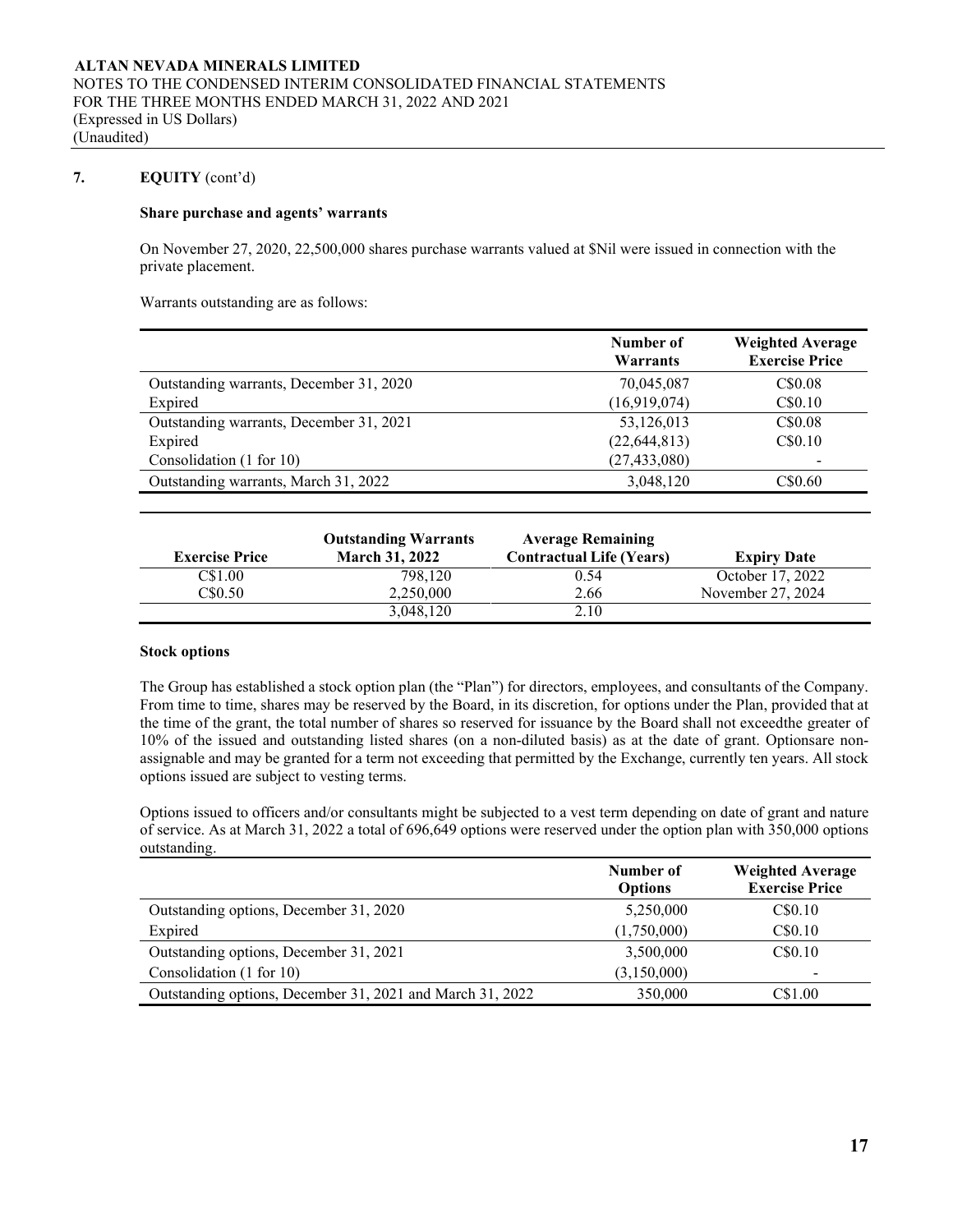## **7. EQUITY** (cont'd)

### **Stock options (cont'd)**

| <b>Exercise Price</b> | Outstanding<br><b>Options</b><br><b>March 31, 2022</b> | <b>Exercisable</b><br><b>Options</b><br><b>March 31, 2022</b> | <b>Average Remaining</b><br><b>Contractual Life</b><br>(Years) | <b>Expiry</b><br>Date |
|-----------------------|--------------------------------------------------------|---------------------------------------------------------------|----------------------------------------------------------------|-----------------------|
| C\$1.00               | 350,000                                                | 350,000                                                       | 2.33                                                           | August 1,<br>2024     |

There were no options issued during the period ended March 31, 2022.

#### **8. SEGMENT INFORMATION**

The Group operates in one business segment, the exploration of exploration and evaluation assets. The Company's exploration activities are centralized whereby management of the Company is responsible for business results and the everyday decision-making. The Company's operations therefore are segmented on a geographic basis.

All of the Group's reclamation bond and exploration and evaluation assets are located in the United States as outlined in Note 4.

### **9. CAPITAL MANAGEMENT**

The Group manages its capital structure and makes adjustments to it, based on the funds available to the Company,in order to support the acquisition, exploration and development of exploration and evaluation assets. In the management of capital, the Company includes components of equity. The Board of Directors does not establish quantitative return on capital criteria for management, but rather relies on the expertise of the Company's managementto sustain future development of the business. The properties in which the Company currently has an interest are in the exploration stage; as such the Company is dependent on external financing to fund activities. In order to carry outany future exploration and pay for administrative costs, the Company will spend its existing working capital and raiseadditional funds as needed. The Company will continue to assess new properties and seek to acquire an interest in additional properties if it feels there is sufficient geologic or economic potential and if it has adequate financial resources to do so. The Company is not subject to any externally imposed capital requirements.

There were no changes to the Company's capital management approach during the period ended March 31, 2022.

#### **10. FINANCIAL INSTRUMENTS**

The Company is exposed to varying degrees to a variety of financial instrument related risks:

#### *Credit Risk*

Credit risk is the risk of loss associated with a counterparty's inability to fulfil its payment obligations. The Company's cash is held at a large Australian financial institution and its reclamation bonds are held at the BLM. The Company has no investment in asset backed commercial paper. The Company's receivables consist of sales tax receivable due from the Government of Canada and due from related parties. The Company believes it has no significant credit risk.